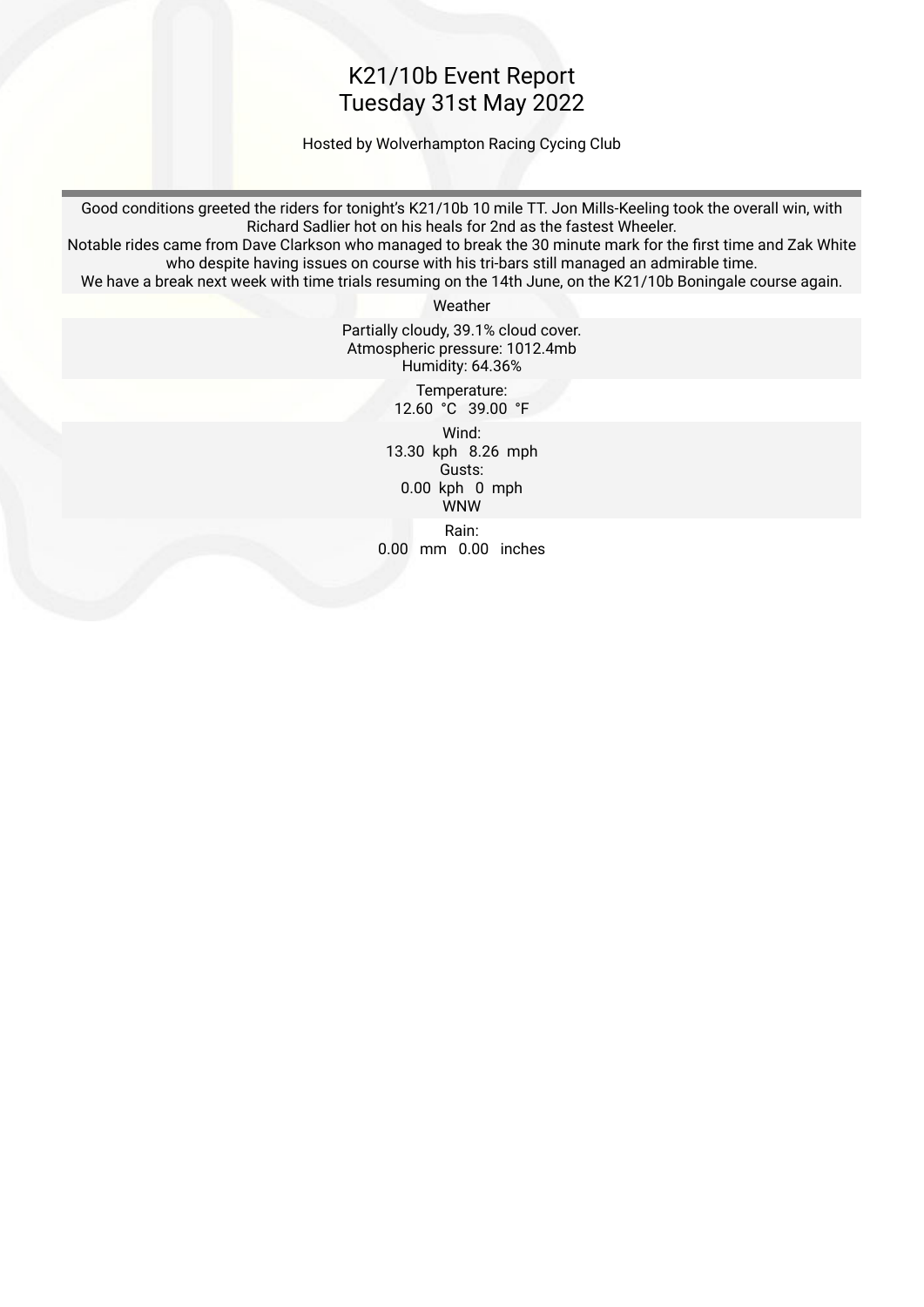# K21/10b Results Tuesday 31st May 2022

#### Hosted by Wolverhampton Racing Cycing Club

| <b>Position</b>  | <b>Rider</b>           | <b>Number</b>  | <b>Time</b> | <b>Speed</b>           | <b>Club</b>          |
|------------------|------------------------|----------------|-------------|------------------------|----------------------|
| 1st              | Jonathan Mills-Keeling | 6              | 00:23:02.0  | 26.44 mph<br>42.54 kph | <b>Bridgnorth CC</b> |
| 2nd              | <b>Richard Sadlier</b> | $\overline{7}$ | 00:23:17.0  | 26.16 mph<br>42.08 kph | <b>WWCC</b>          |
| 3rd              | Mark Spruce            | 5              | 00:24:44.0  | 24.62 mph<br>39.61 kph | <b>WWCC</b>          |
| 4th              | <b>Graham Hardwick</b> | 11             | 00:26:03.0  | 23.38 mph<br>37.61 kph | <b>WRCC</b>          |
| 5th              | <b>Karl Ward</b>       | 3              | 00:27:09.0  | 22.43 mph<br>36.09 kph | <b>WWCC</b>          |
| 6th              | <b>Daniel Ferretti</b> | 2              | 00:28:26.0  | 21.42 mph<br>34.46 kph | <b>WRCC</b>          |
| 7th              | Zak White              | 10             | 00:29:27.0  | 20.68 mph<br>33.27 kph | <b>WWCC</b>          |
| 8th              | Dave Clarkson          | 4              | 00:29:53.0  | 20.38 mph<br>32.79 kph | Private              |
| 9th              | <b>Matt Cullis</b>     | 9              | 00:32:48.0  | 18.57 mph<br>29.87 kph | <b>WWCC</b>          |
| 10 <sub>th</sub> | <b>Alex Anslow</b>     | 1              | 00:33:55.0  | 17.96 mph<br>28.89 kph | <b>WRCC</b>          |
| 11th             | Lucy McNeill-Briggs    | 8              | 00:34:00.0  | 17.91 mph<br>28.82 kph | <b>WWCC</b>          |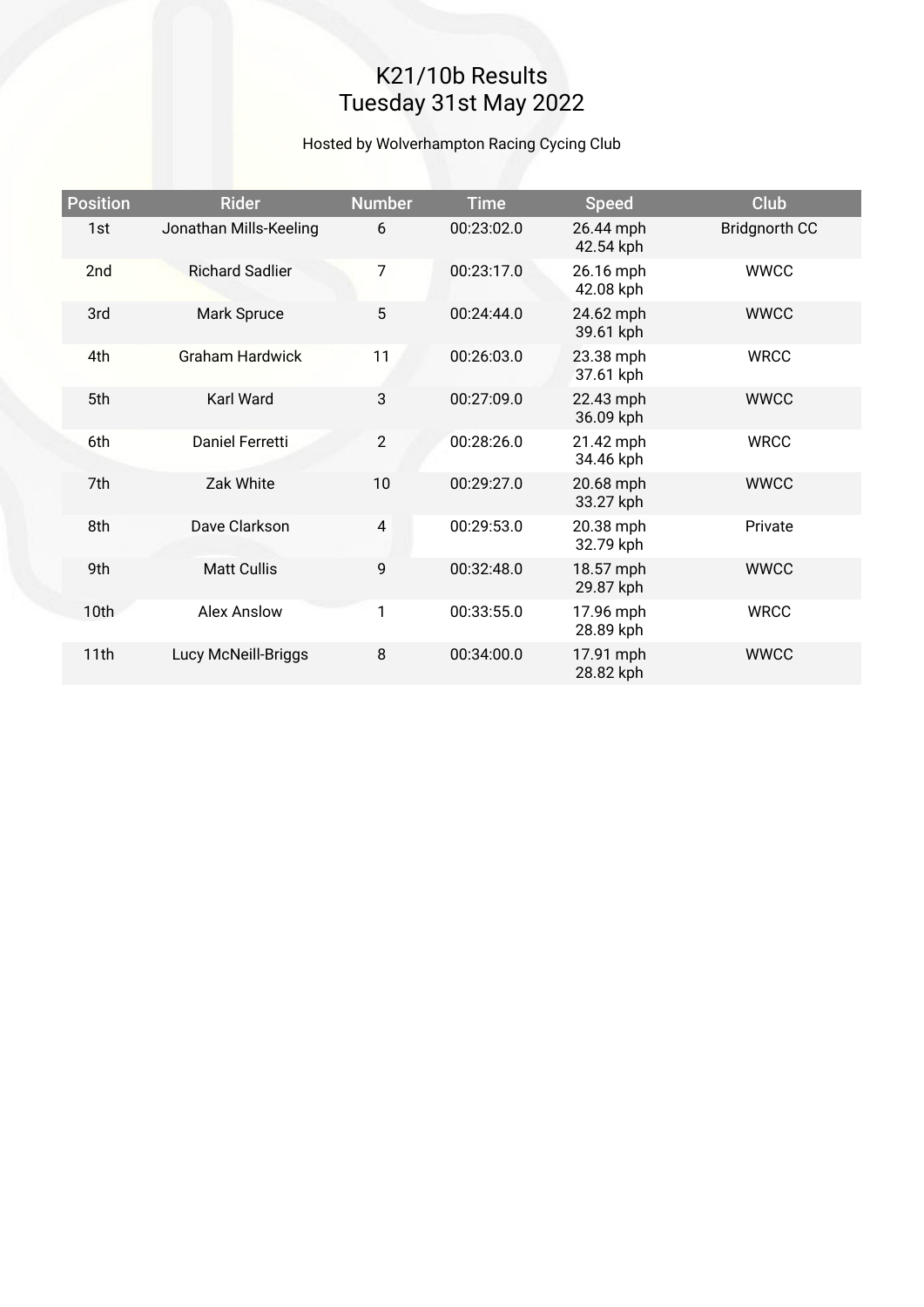# K21/10b Club Results Tuesday 31st May 2022

Hosted by Wolverhampton Racing Cycing Club

| <b>Position</b> | <b>Rider</b>           | <b>Number</b> | <b>Time</b> | <b>Speed</b>           | <b>League Points</b> |
|-----------------|------------------------|---------------|-------------|------------------------|----------------------|
| 1st             | <b>Richard Sadlier</b> | 7             | 00:23:17.0  | 26.16 mph<br>42.08 kph | 30                   |
| 2nd             | Mark Spruce            | 5             | 00:24:44.0  | 24.62 mph<br>39.61 kph | 29                   |
| 3rd             | Karl Ward              | 3             | 00:27:09.0  | 22.43 mph<br>36.09 kph | 28                   |
| 4th             | Zak White              | 10            | 00:29:27.0  | 20.68 mph<br>33.27 kph | 27                   |
| 5th             | <b>Matt Cullis</b>     | 9             | 00:32:48.0  | 18.57 mph<br>29.87 kph | 26                   |
| 6th             | Lucy McNeill-Briggs    | 8             | 00:34:00.0  | 17.91 mph<br>28.82 kph | 25                   |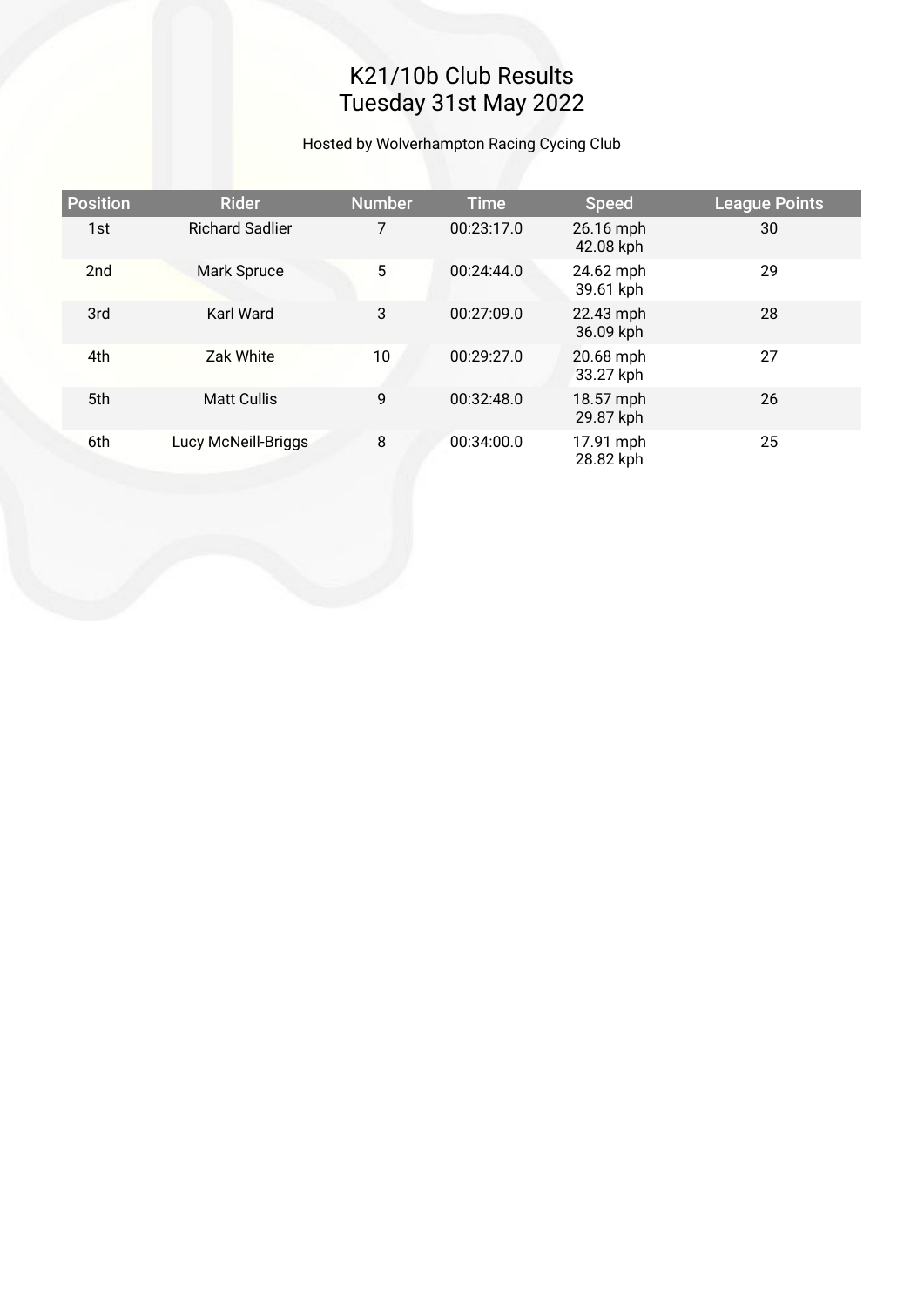## K21/10b Club Handicap Results Tuesday 31st May 2022

Hosted by Wolverhampton Racing Cycing Club

| <b>Position</b> | <b>Rider</b>           | <b>Number</b> | <b>Time</b>       | <b>Speed</b>           | <b>Average Time</b> | Handicap<br><b>Time</b> |
|-----------------|------------------------|---------------|-------------------|------------------------|---------------------|-------------------------|
| 1st             | <b>Richard Sadlier</b> |               | $00:23:17$ .<br>0 | 26.16 mph<br>42.08 kph | 00:23:28.0          | 00:23:06.0              |
| 2 <sub>nd</sub> | <b>Mark Spruce</b>     | 5             | 00:24:44.<br>0    | 24.62 mph<br>39.61 kph | 00:24:37.0          | 00:23:24.0              |
| 3rd             | Lucy McNeill-Briggs    | 8             | 00:34:00.<br>0    | 17.91 mph<br>28.82 kph | 00:31:57.5          | 00:25:19.5              |
| 4th             | <b>Matt Cullis</b>     | 9             | 00:32:48<br>0     | 18.57 mph<br>29.87 kph | 00:30:35.0          | 00:25:30.0              |

Results are cacluated using a riders last seasons average time for the course and the fastest time of a WWCC handicap league qualifying rider for the event of 00:23:17.0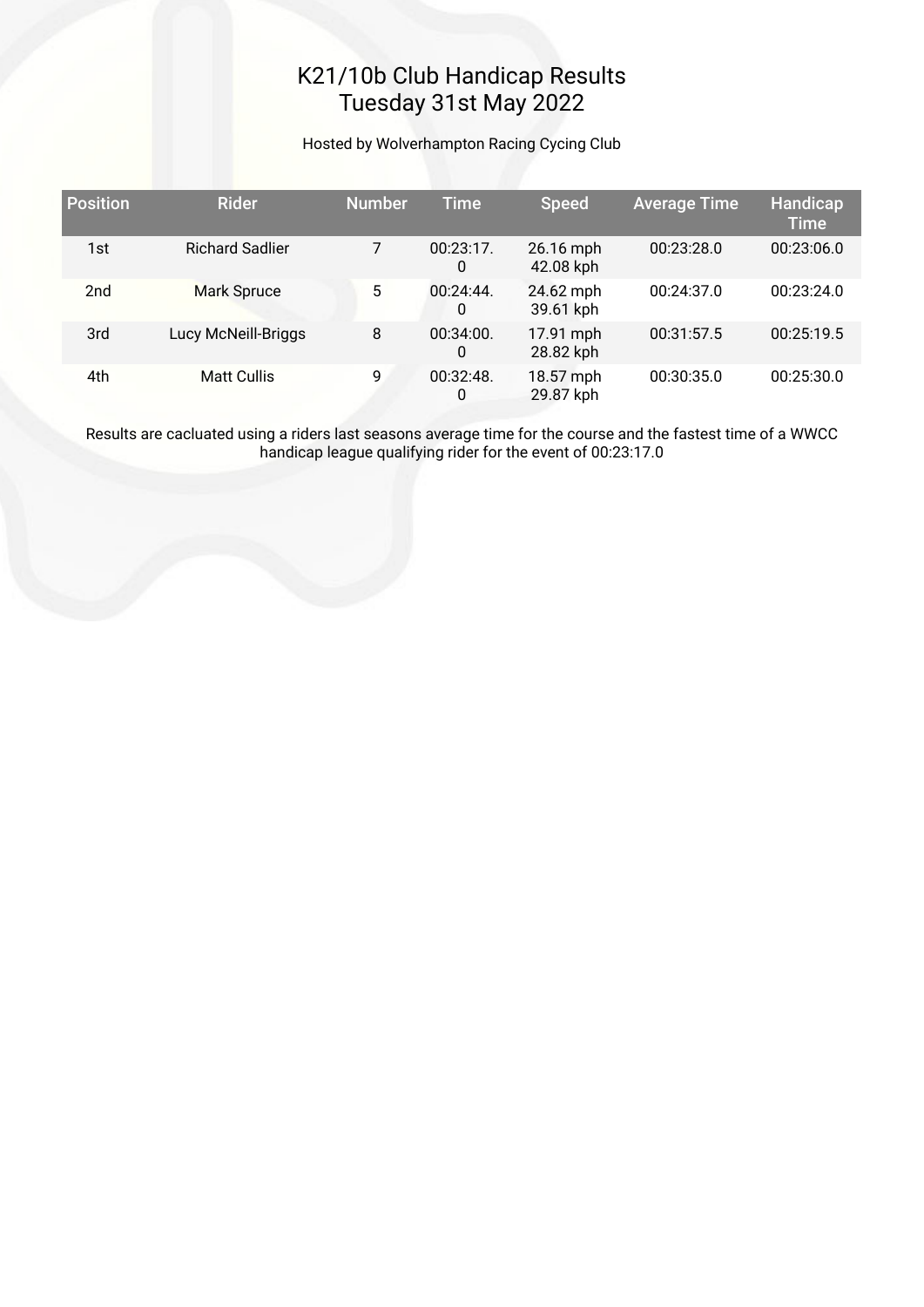## K21/10b Club League Results Tuesday 31st May 2022

Hosted by Wolverhampton Racing Cycing Club

| <b>Position</b> | <b>Rider</b>           | <b>Classification</b> | <b>Events</b><br><b>Completed</b> | <b>Total League</b><br><b>Points</b> |
|-----------------|------------------------|-----------------------|-----------------------------------|--------------------------------------|
| 1st             | <b>Richard Sadlier</b> | Men                   | $\overline{4}$                    | 119                                  |
| 2 <sub>nd</sub> | <b>Mark Spruce</b>     | Men                   | $\overline{4}$                    | 111                                  |
| 3rd             | <b>Andrew Downing</b>  | Men                   | 3                                 | 85                                   |
| 4th             | Luke Burnhope          | Men                   | 3                                 | 78                                   |
| 5th             | Karl Ward              | Men                   | 3                                 | 76                                   |
| 6th             | <b>Matt Cullis</b>     | Men                   | 3                                 | 74                                   |
| 7th             | Lucy McNeill-Briggs    | Women                 | 3                                 | 71                                   |
| 8th             | Mark Primmer           | Men                   | $\overline{2}$                    | 51                                   |
| 9th             | <b>Martin Davies</b>   | Men                   | $\overline{2}$                    | 46                                   |
| 10th            | Mike Senior            | Men                   | 1                                 | 30                                   |
| 11th            | Andrew Reed            | Men                   | 1                                 | 29                                   |
| 12th            | Zak White              | Men                   | 1                                 | 27                                   |
|                 |                        |                       |                                   |                                      |

Best 12 events count towards the fnal results